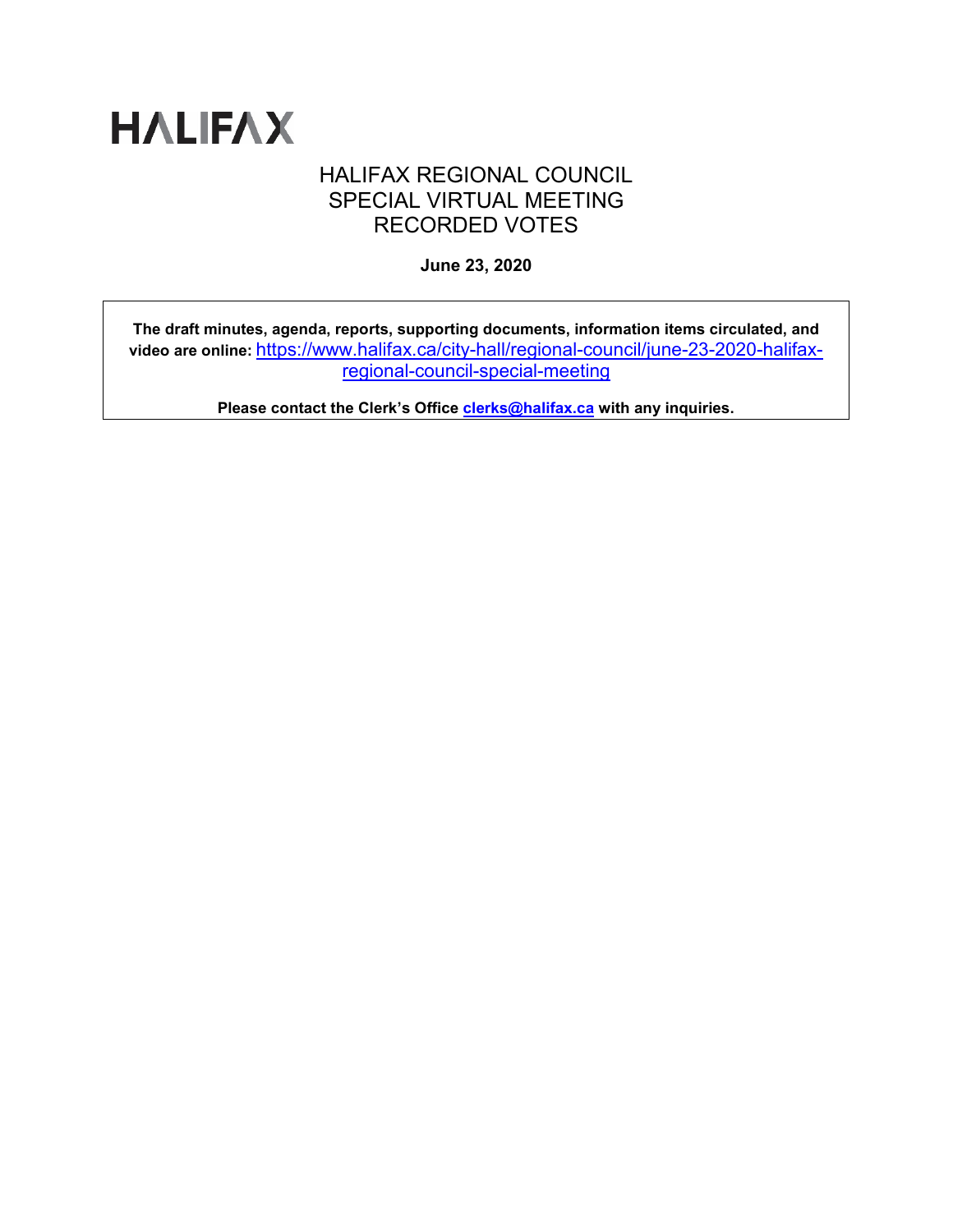**Number Present**: 17 **Date of Council Meeting**: June 23, 2020

**Item No**: 4 – Consent Agenda – Motion to Approve Item 9.1.3

**Moved**: Councillor Whitman **Seconded**: Councillor Hendsbee

|                | Mayor / Councillor                 | <b>In Favour</b>          | <b>Against</b> |
|----------------|------------------------------------|---------------------------|----------------|
| $\mathbf{1}$   | <b>Councillor Steve Streatch</b>   | X                         |                |
| $\overline{2}$ | <b>Councillor David Hendsbee</b>   | X                         |                |
| 3              | <b>Councillor Bill Karsten</b>     | X                         |                |
| 4              | Councillor Lorelei Nicoll          | $\boldsymbol{\mathsf{X}}$ |                |
| 5              | <b>Councillor Sam Austin</b>       | $\mathsf{X}$              |                |
| 6              | <b>Councillor Tony Mancini</b>     | X                         |                |
| 7              | <b>Councillor Waye Mason</b>       | $\mathsf{X}$              |                |
| 8              | <b>Councillor Lindell Smith</b>    | $\boldsymbol{\mathsf{X}}$ |                |
| 9              | <b>Councillor Shawn Cleary</b>     | X                         |                |
| 10             | <b>Councillor Russell Walker</b>   | X                         |                |
| 11             | Councillor Stephen D. Adams        | X                         |                |
| 12             | <b>Councillor Richard Zurawski</b> | $\mathsf{X}$              |                |
| 13             | <b>Councillor Matt Whitman</b>     | X                         |                |
| 14             | Deputy Mayor Lisa Blackburn        | $\mathsf{X}$              |                |
| 15             | <b>Councillor Paul Russell</b>     | X                         |                |
| 16             | <b>Councillor Tim Outhit</b>       | X                         |                |
| 17             | Mayor Mike Savage                  | $\boldsymbol{\mathsf{X}}$ |                |
|                | <b>Total</b>                       | 17                        |                |
|                |                                    | In Favour                 | <b>Against</b> |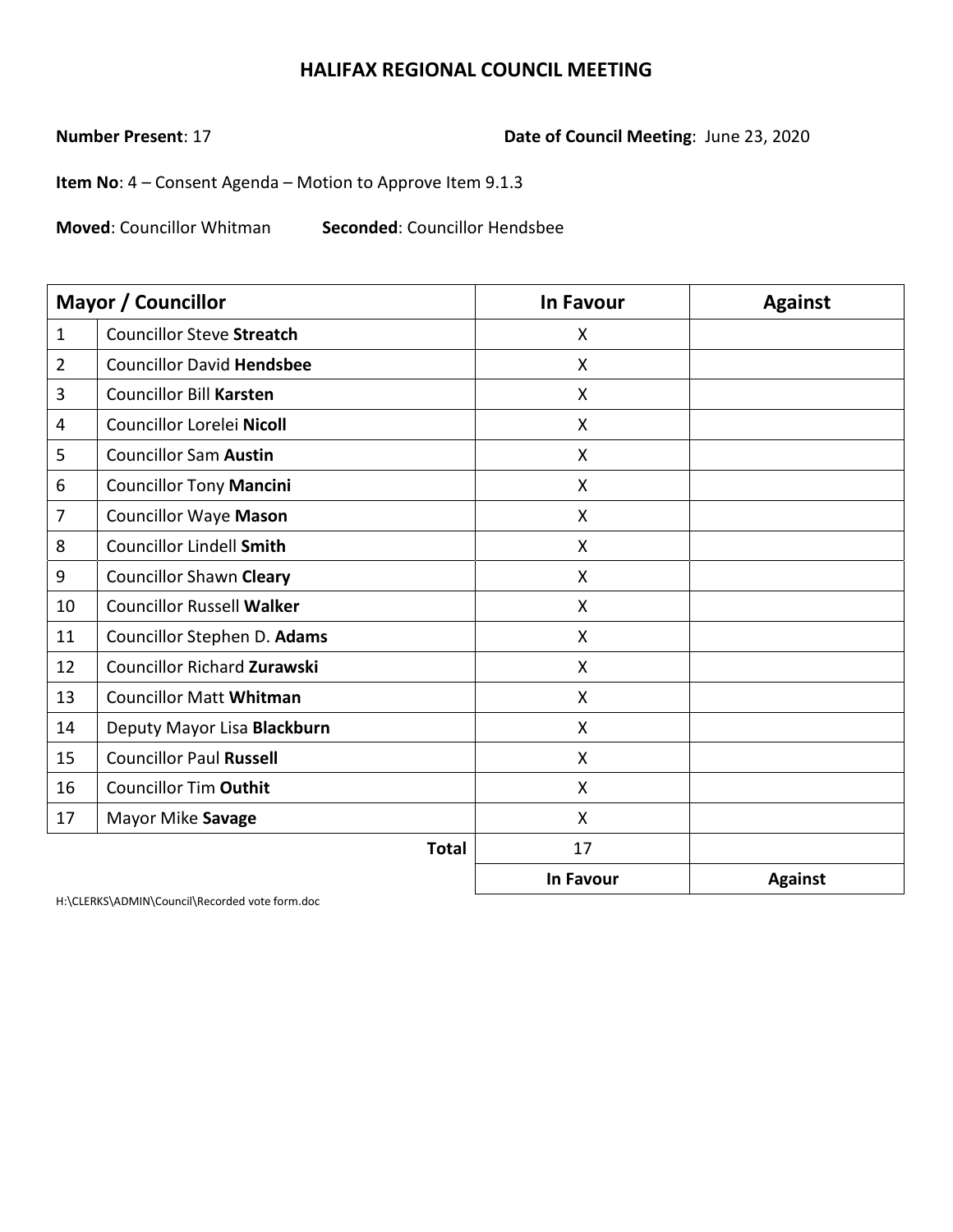**Number Present**: 17 **Date of Council Meeting**: June 23, 2020

**Item No**: 6.1i – Councillor Austin – Request for Consideration Form – Cart Based Garbage and Recycling Collection

**Moved**: Councillor Austin **Seconded**: Councillor Mancini

|                | <b>Mayor / Councillor</b>          | <b>In Favour</b> | <b>Against</b> |
|----------------|------------------------------------|------------------|----------------|
| $\mathbf{1}$   | <b>Councillor Steve Streatch</b>   | X                |                |
| $\overline{2}$ | <b>Councillor David Hendsbee</b>   | X                |                |
| 3              | <b>Councillor Bill Karsten</b>     | X                |                |
| 4              | Councillor Lorelei Nicoll          | X                |                |
| 5              | <b>Councillor Sam Austin</b>       | X                |                |
| 6              | <b>Councillor Tony Mancini</b>     | X                |                |
| $\overline{7}$ | <b>Councillor Waye Mason</b>       | X                |                |
| 8              | <b>Councillor Lindell Smith</b>    | X                |                |
| 9              | <b>Councillor Shawn Cleary</b>     | X                |                |
| 10             | <b>Councillor Russell Walker</b>   | X                |                |
| 11             | Councillor Stephen D. Adams        | X                |                |
| 12             | <b>Councillor Richard Zurawski</b> | $\mathsf{X}$     |                |
| 13             | <b>Councillor Matt Whitman</b>     |                  | X              |
| 14             | Deputy Mayor Lisa Blackburn        | $\mathsf{X}$     |                |
| 15             | <b>Councillor Paul Russell</b>     | X                |                |
| 16             | <b>Councillor Tim Outhit</b>       | X                |                |
| 17             | Mayor Mike Savage                  | X                |                |
|                | <b>Total</b>                       | 16               | $\mathbf{1}$   |
|                |                                    | In Favour        | <b>Against</b> |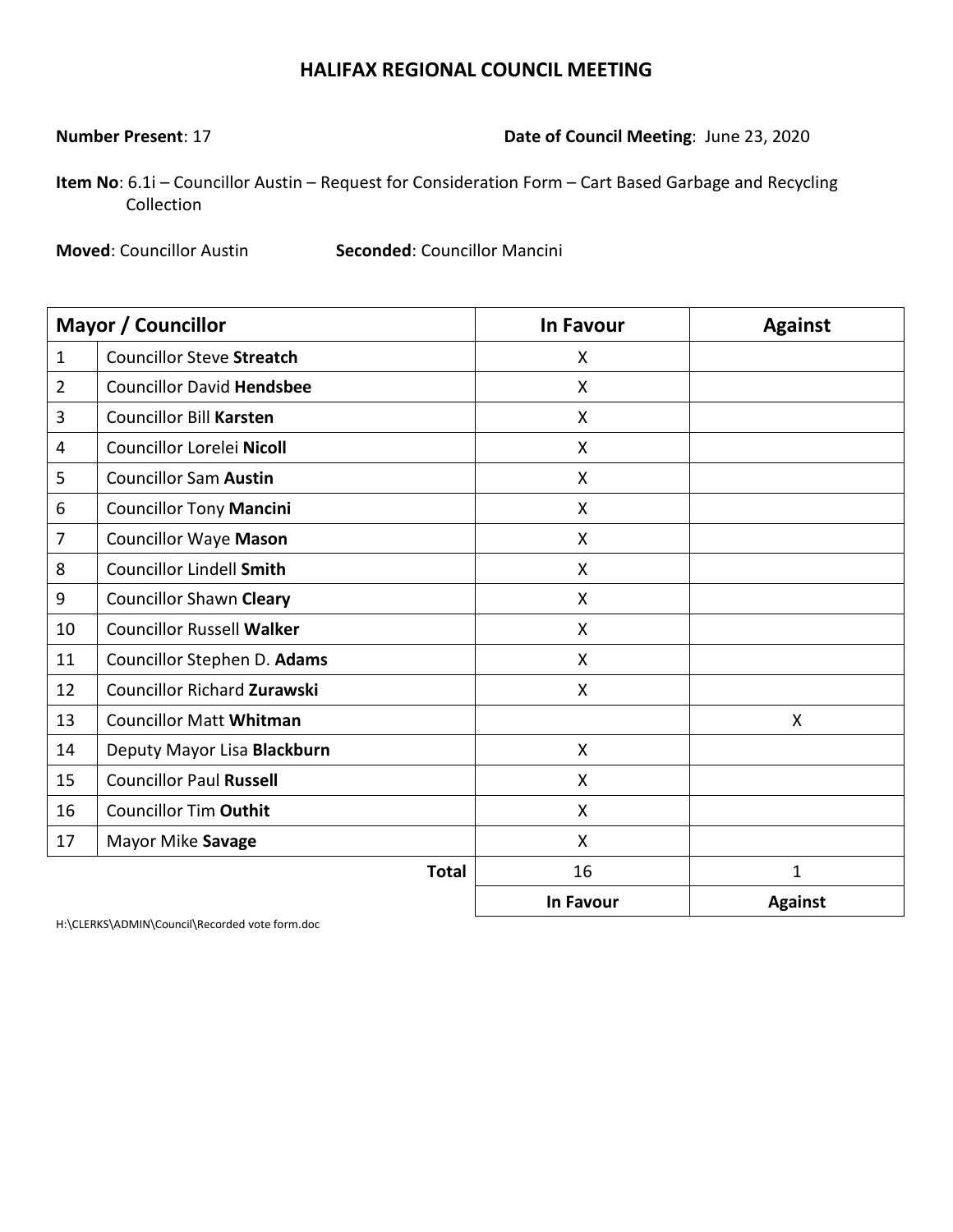# **Number Present**: 17 **Date of Council Meeting**: June 23, 2020

**Item No**: 9.1.1 – Free Transit on Election Days

**Moved**: Councillor Cleary **Seconded**: Councillor Karsten

|                | <b>Mayor / Councillor</b>          | <b>In Favour</b> | <b>Against</b> |
|----------------|------------------------------------|------------------|----------------|
| $\mathbf{1}$   | <b>Councillor Steve Streatch</b>   | X                |                |
| $\overline{2}$ | <b>Councillor David Hendsbee</b>   | X                |                |
| 3              | <b>Councillor Bill Karsten</b>     | X                |                |
| 4              | Councillor Lorelei Nicoll          | X                |                |
| 5              | <b>Councillor Sam Austin</b>       | $\mathsf{X}$     |                |
| 6              | <b>Councillor Tony Mancini</b>     | X                |                |
| 7              | <b>Councillor Waye Mason</b>       | X                |                |
| 8              | <b>Councillor Lindell Smith</b>    |                  | X              |
| 9              | <b>Councillor Shawn Cleary</b>     |                  | X              |
| 10             | <b>Councillor Russell Walker</b>   | X                |                |
| 11             | Councillor Stephen D. Adams        | X                |                |
| 12             | <b>Councillor Richard Zurawski</b> | X                |                |
| 13             | <b>Councillor Matt Whitman</b>     |                  | X              |
| 14             | Deputy Mayor Lisa Blackburn        | X                |                |
| 15             | <b>Councillor Paul Russell</b>     | X                |                |
| 16             | <b>Councillor Tim Outhit</b>       | X                |                |
| 17             | Mayor Mike Savage                  | X                |                |
|                | <b>Total</b>                       | 14               | 3              |
|                |                                    | <b>In Favour</b> | <b>Against</b> |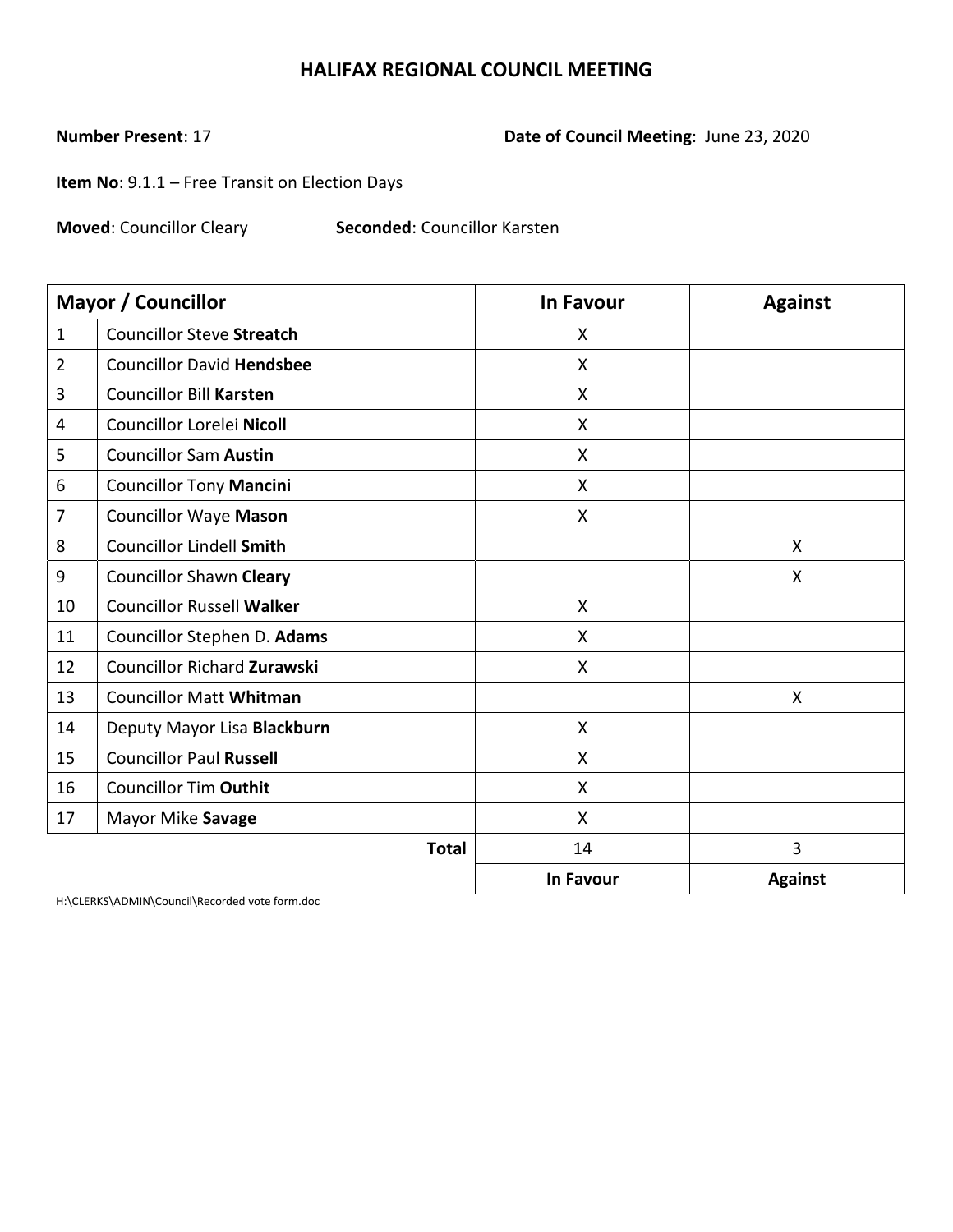#### **Number Present**: 17 **Date of Council Meeting**: June 23, 2020

**Item No**: 9.1.2 – Addition of Candidate Routes to Active Transportation Priorities Plan - Community of East Preston, Crichton Avenue, Glen Manor Drive and Micmac Boulevard

**Moved**: Councillor Hendsbee **Seconded**: Councillor Cleary

|                | <b>Mayor / Councillor</b>          | <b>In Favour</b> | <b>Against</b> |
|----------------|------------------------------------|------------------|----------------|
| $\mathbf{1}$   | <b>Councillor Steve Streatch</b>   | X                |                |
| $\overline{2}$ | <b>Councillor David Hendsbee</b>   | $\mathsf{X}$     |                |
| 3              | <b>Councillor Bill Karsten</b>     | X                |                |
| 4              | Councillor Lorelei Nicoll          | X                |                |
| 5              | <b>Councillor Sam Austin</b>       | $\mathsf{X}$     |                |
| 6              | <b>Councillor Tony Mancini</b>     | $\mathsf{X}$     |                |
| 7              | <b>Councillor Waye Mason</b>       | $\mathsf{X}$     |                |
| 8              | <b>Councillor Lindell Smith</b>    | X                |                |
| 9              | <b>Councillor Shawn Cleary</b>     | X                |                |
| 10             | <b>Councillor Russell Walker</b>   | X                |                |
| 11             | Councillor Stephen D. Adams        | X                |                |
| 12             | <b>Councillor Richard Zurawski</b> | $\mathsf{X}$     |                |
| 13             | <b>Councillor Matt Whitman</b>     | $\mathsf{X}$     |                |
| 14             | Deputy Mayor Lisa Blackburn        | $\mathsf{X}$     |                |
| 15             | <b>Councillor Paul Russell</b>     | X                |                |
| 16             | <b>Councillor Tim Outhit</b>       | X                |                |
| 17             | Mayor Mike Savage                  | X                |                |
|                | <b>Total</b>                       | 17               |                |
|                |                                    | In Favour        | <b>Against</b> |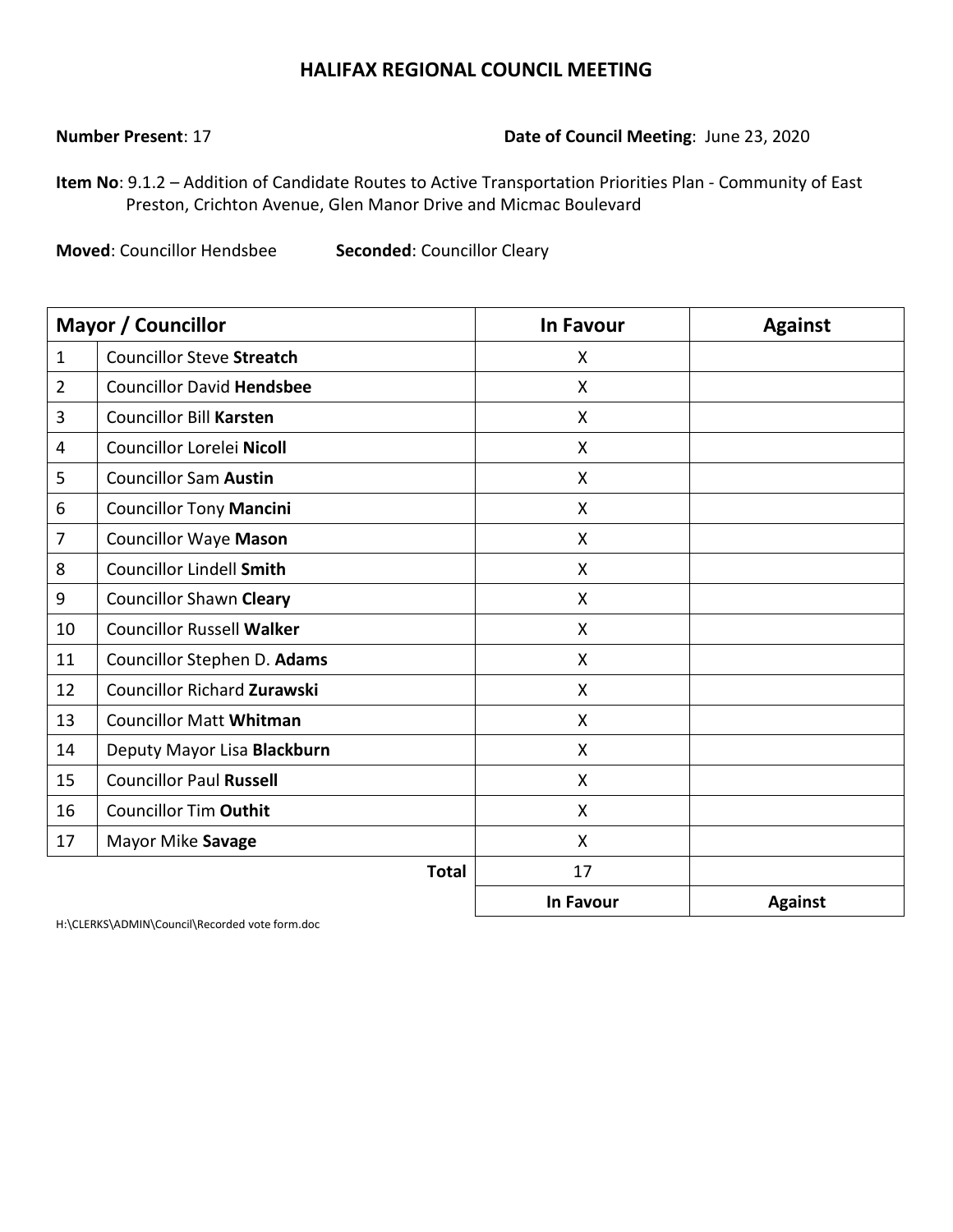**Number Present**: 17 **Date of Council Meeting**: June 23, 2020

**Item No**: 9.1.4 – Award – Tender 20-217 Bayers Road, Transit Priority Corridor – Phase 1

**Moved: Councillor Cleary <b>Seconded:** Councillor Smith

|                | <b>Mayor / Councillor</b>          | <b>In Favour</b> | <b>Against</b> |
|----------------|------------------------------------|------------------|----------------|
| $\mathbf{1}$   | <b>Councillor Steve Streatch</b>   | X                |                |
| $\overline{2}$ | <b>Councillor David Hendsbee</b>   | X                |                |
| 3              | <b>Councillor Bill Karsten</b>     | X                |                |
| 4              | Councillor Lorelei Nicoll          | $\mathsf{X}$     |                |
| 5              | <b>Councillor Sam Austin</b>       | $\mathsf{x}$     |                |
| 6              | <b>Councillor Tony Mancini</b>     | X                |                |
| 7              | <b>Councillor Waye Mason</b>       | $\mathsf{X}$     |                |
| 8              | <b>Councillor Lindell Smith</b>    | X                |                |
| 9              | <b>Councillor Shawn Cleary</b>     | X                |                |
| 10             | <b>Councillor Russell Walker</b>   | X                |                |
| 11             | Councillor Stephen D. Adams        | X                |                |
| 12             | <b>Councillor Richard Zurawski</b> | $\mathsf{X}$     |                |
| 13             | <b>Councillor Matt Whitman</b>     |                  | X              |
| 14             | Deputy Mayor Lisa Blackburn        | X                |                |
| 15             | <b>Councillor Paul Russell</b>     |                  | X              |
| 16             | <b>Councillor Tim Outhit</b>       | X                |                |
| 17             | Mayor Mike Savage                  | X                |                |
|                | <b>Total</b>                       | 15               | $\overline{2}$ |
|                |                                    | <b>In Favour</b> | <b>Against</b> |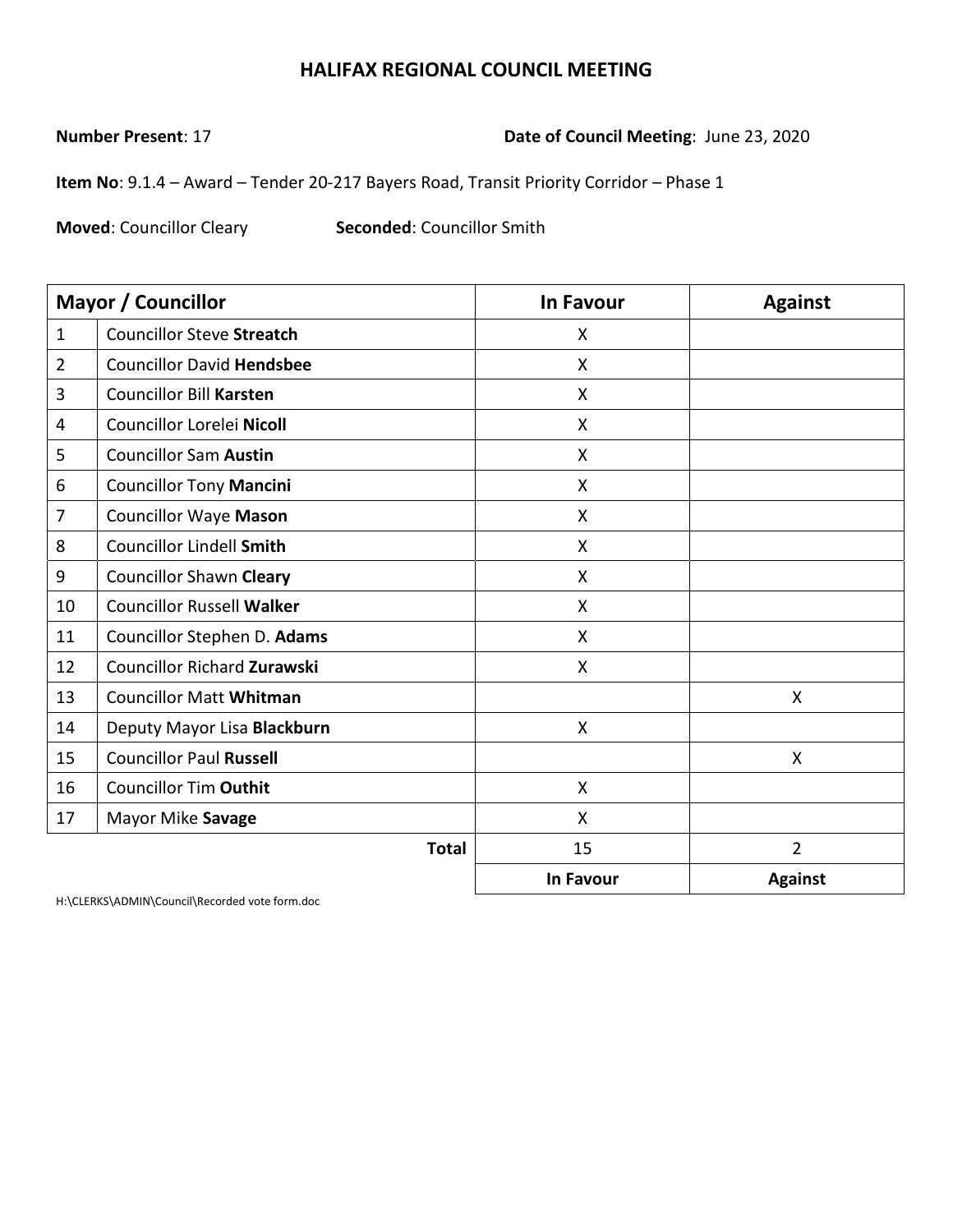**Number Present**: 17 **Date of Council Meeting**: June 23, 2020

**Item No**: 9.1.5 – Award - Tender 20-208 – Young Street and Robie Street Transit Priority Corridor – Phase I

**Moved**: Councillor Smith **Seconded**: Councillor Cleary

|                | <b>Mayor / Councillor</b>          | In Favour                 | <b>Against</b> |
|----------------|------------------------------------|---------------------------|----------------|
| $\mathbf{1}$   | <b>Councillor Steve Streatch</b>   | X                         |                |
| $\overline{2}$ | <b>Councillor David Hendsbee</b>   | X                         |                |
| 3              | <b>Councillor Bill Karsten</b>     | $\mathsf{X}$              |                |
| 4              | Councillor Lorelei Nicoll          | X                         |                |
| 5              | <b>Councillor Sam Austin</b>       | $\boldsymbol{\mathsf{X}}$ |                |
| 6              | <b>Councillor Tony Mancini</b>     | X                         |                |
| 7              | <b>Councillor Waye Mason</b>       | X                         |                |
| 8              | <b>Councillor Lindell Smith</b>    | $\mathsf{X}$              |                |
| 9              | <b>Councillor Shawn Cleary</b>     | X                         |                |
| 10             | <b>Councillor Russell Walker</b>   | X                         |                |
| 11             | Councillor Stephen D. Adams        | $\boldsymbol{\mathsf{X}}$ |                |
| 12             | <b>Councillor Richard Zurawski</b> | X                         |                |
| 13             | <b>Councillor Matt Whitman</b>     |                           | X              |
| 14             | Deputy Mayor Lisa Blackburn        | $\mathsf{X}$              |                |
| 15             | <b>Councillor Paul Russell</b>     |                           | $\mathsf{X}$   |
| 16             | <b>Councillor Tim Outhit</b>       | X                         |                |
| 17             | Mayor Mike Savage                  | X                         |                |
|                | <b>Total</b>                       | 15                        | $\overline{2}$ |
|                |                                    | <b>In Favour</b>          | <b>Against</b> |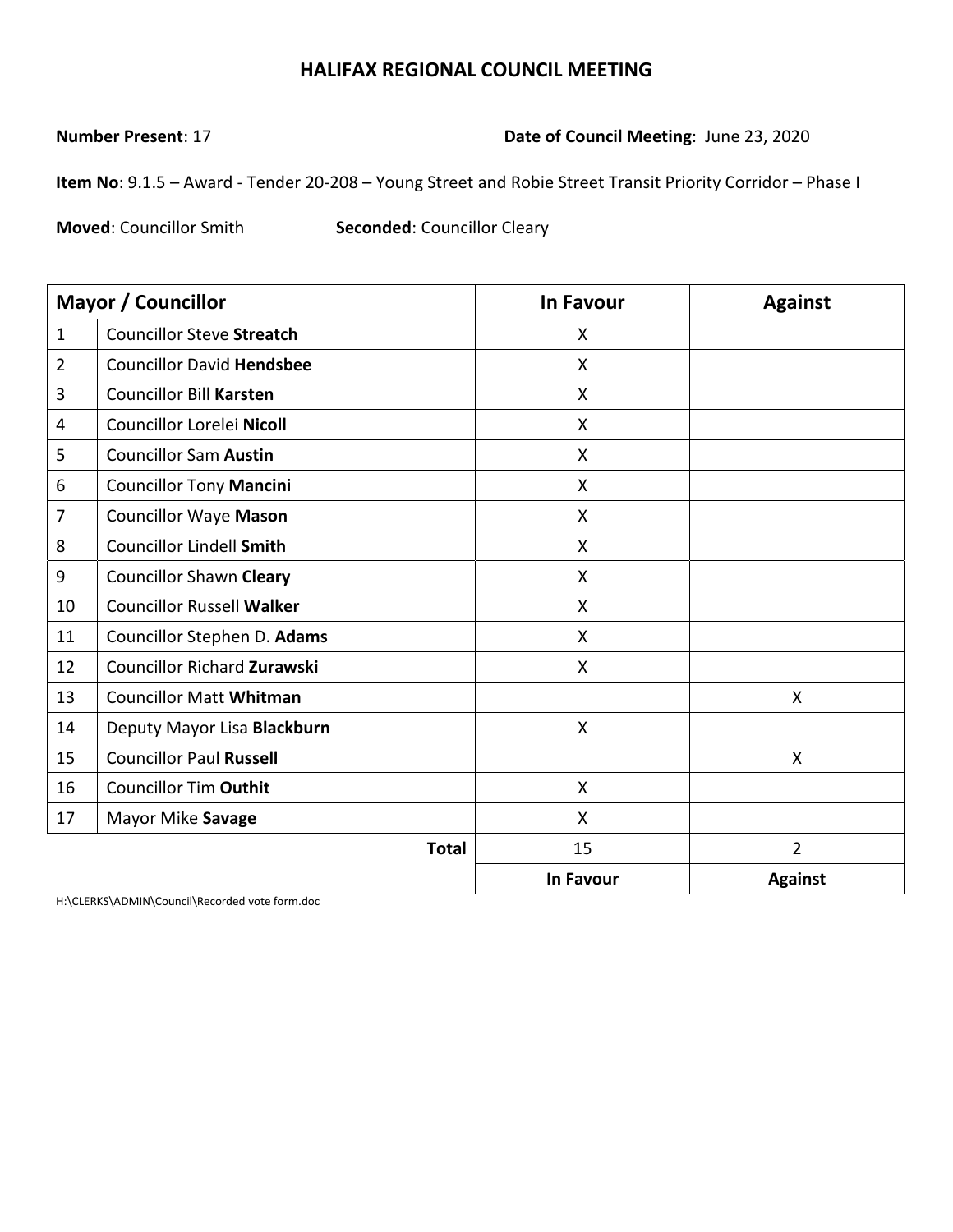**Number Present**: 16 **Date of Council Meeting**: June 23, 2020

**Item No**: 9.1.6 – **Amendment** ‐ HalifACT 2050 – Acting on Climate Together

**Moved**: Councillor Austin **Seconded**: Councillor Mason

**Motion:**

THAT part 4 of the motion be amended to read "Accept in principle the need to resource the plan and direct the CAO to return to Council with a resource plan for consideration in the 2021/2022 budget."

|                | Mayor / Councillor               | <b>In Favour</b>          | <b>Against</b> |
|----------------|----------------------------------|---------------------------|----------------|
| $\mathbf{1}$   | <b>Councillor Steve Streatch</b> | X                         |                |
| $\overline{2}$ | <b>Councillor David Hendsbee</b> | X                         |                |
| 3              | <b>Councillor Bill Karsten</b>   | X                         |                |
| 4              | Councillor Lorelei Nicoll        | <b>NP</b>                 |                |
| 5              | <b>Councillor Sam Austin</b>     | X                         |                |
| 6              | <b>Councillor Tony Mancini</b>   | $\mathsf{X}$              |                |
| 7              | <b>Councillor Waye Mason</b>     | $\mathsf{X}$              |                |
| 8              | <b>Councillor Lindell Smith</b>  | X                         |                |
| 9              | <b>Councillor Shawn Cleary</b>   | X                         |                |
| 10             | <b>Councillor Russell Walker</b> | X                         |                |
| 11             | Councillor Stephen D. Adams      | $\boldsymbol{\mathsf{X}}$ |                |
| 12             | Councillor Richard Zurawski      | $\boldsymbol{\mathsf{X}}$ |                |
| 13             | <b>Councillor Matt Whitman</b>   | $\mathsf{X}$              |                |
| 14             | Deputy Mayor Lisa Blackburn      | X                         |                |
| 15             | <b>Councillor Paul Russell</b>   | X                         |                |
| 16             | <b>Councillor Tim Outhit</b>     | X                         |                |
| 17             | Mayor Mike Savage                | X                         |                |
|                | <b>Total</b>                     | 16                        |                |
|                |                                  | In Favour                 | <b>Against</b> |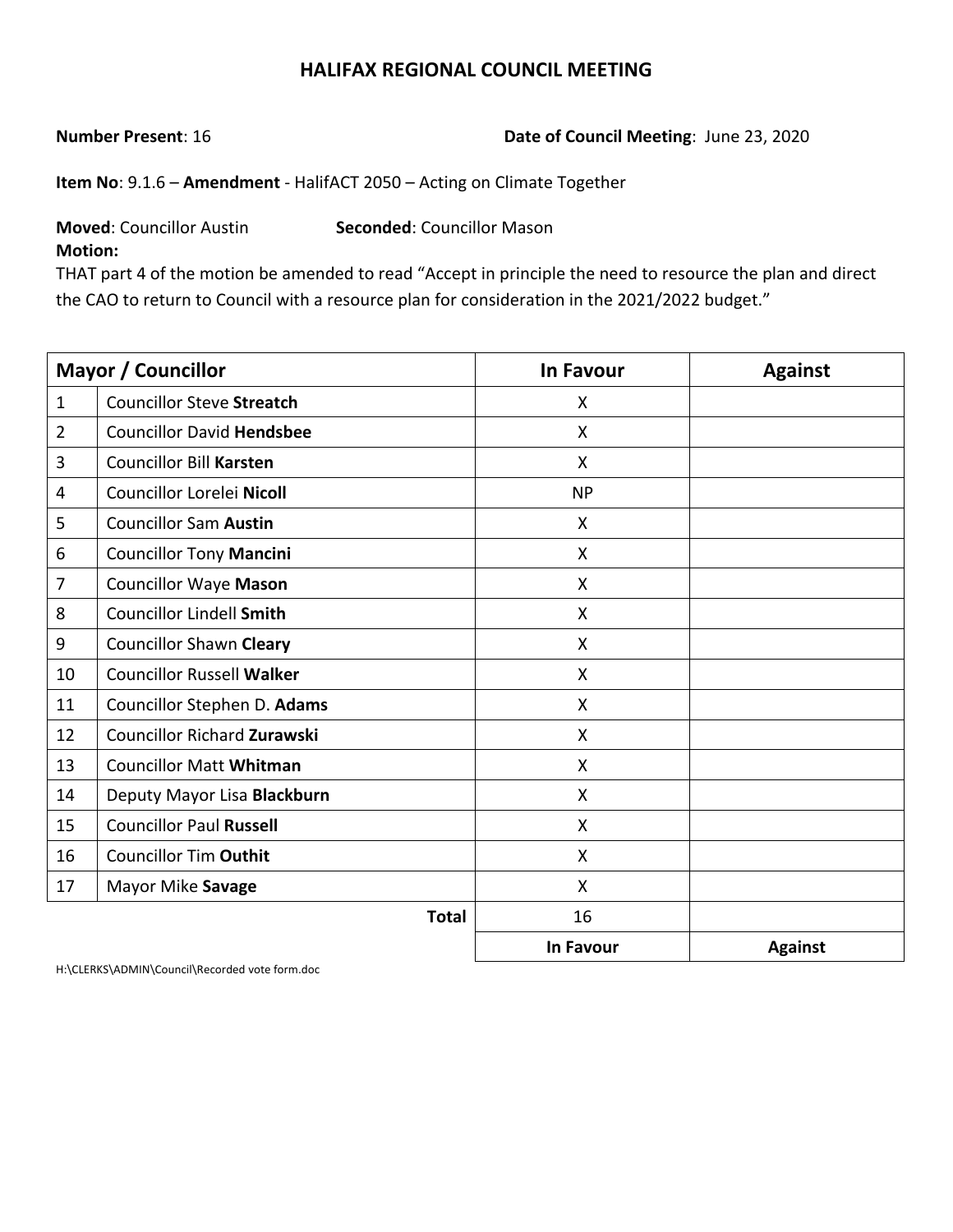#### **Number Present**: 16 **Date of Council Meeting**: June 23, 2020

**Item No**: 9.1.6 – **Main Motion as Amended** ‐ HalifACT 2050 – Acting on Climate Together

**Moved**: Councillor Zurawski **Seconded**: Deputy Mayor Blackburn

**Motion:**

THAT Halifax Regional Council:

1. Authorize the direction contained in the HalifACT 2050: Acting on Climate Together plan, as contained in Attachment A of the staff report dated May 4, 2020.

2. Direct the Chief Administrative Officer to carry out the actions contained in the HalifACT 2050: Acting on Climate Together plan as part of the multi‐year budgeting and business planning process, including establishing a target of net-zero municipal operations by the year 2030.

3. Direct the Chief Administrative Officer to prioritize efforts in the following critical core areas:

a) Create new energy retrofit and renewable energy programming;

b) Develop a detailed and costed plan for retrofitting existing municipal buildings to be net‐zero ready and climate resilient;

c) Develop an electric vehicle strategy, increase charging infrastructure and replace fleet vehicles with electric vehicles;

d) Explore opportunities to require net-zero standards for new buildings in the municipality;

e) Develop a framework for assessing and protecting critical infrastructure;

f) Support communities for climate adaptation and climate‐related emergencies; and

g) Develop a financing strategy to operationalize the HalifACT 2050 plan over 30 years.

4. Accept in principle the need to resource the plan and direct the CAO to return to Council with a resource plan for consideration in the 2021/2022 budget.

5. Request that the Chief Administrative Officer provide annual progress reports on the implementation of the HalifACT 2050: Acting on Climate Together plan, to Regional Council through the Environment and Sustainability Standing Committee.

| <b>Mayor / Councillor</b> |                                  | <b>In Favour</b> | <b>Against</b> |
|---------------------------|----------------------------------|------------------|----------------|
| 1                         | <b>Councillor Steve Streatch</b> | X                |                |
| $\overline{2}$            | <b>Councillor David Hendsbee</b> | X                |                |
| 3                         | <b>Councillor Bill Karsten</b>   | X                |                |
| 4                         | Councillor Lorelei Nicoll        | <b>NP</b>        |                |
| 5                         | <b>Councillor Sam Austin</b>     | X                |                |
| 6                         | <b>Councillor Tony Mancini</b>   | X                |                |
| $\overline{7}$            | <b>Councillor Waye Mason</b>     | X                |                |
| 8                         | <b>Councillor Lindell Smith</b>  | X                |                |
| 9                         | <b>Councillor Shawn Cleary</b>   | X                |                |
| 10                        | <b>Councillor Russell Walker</b> | X                |                |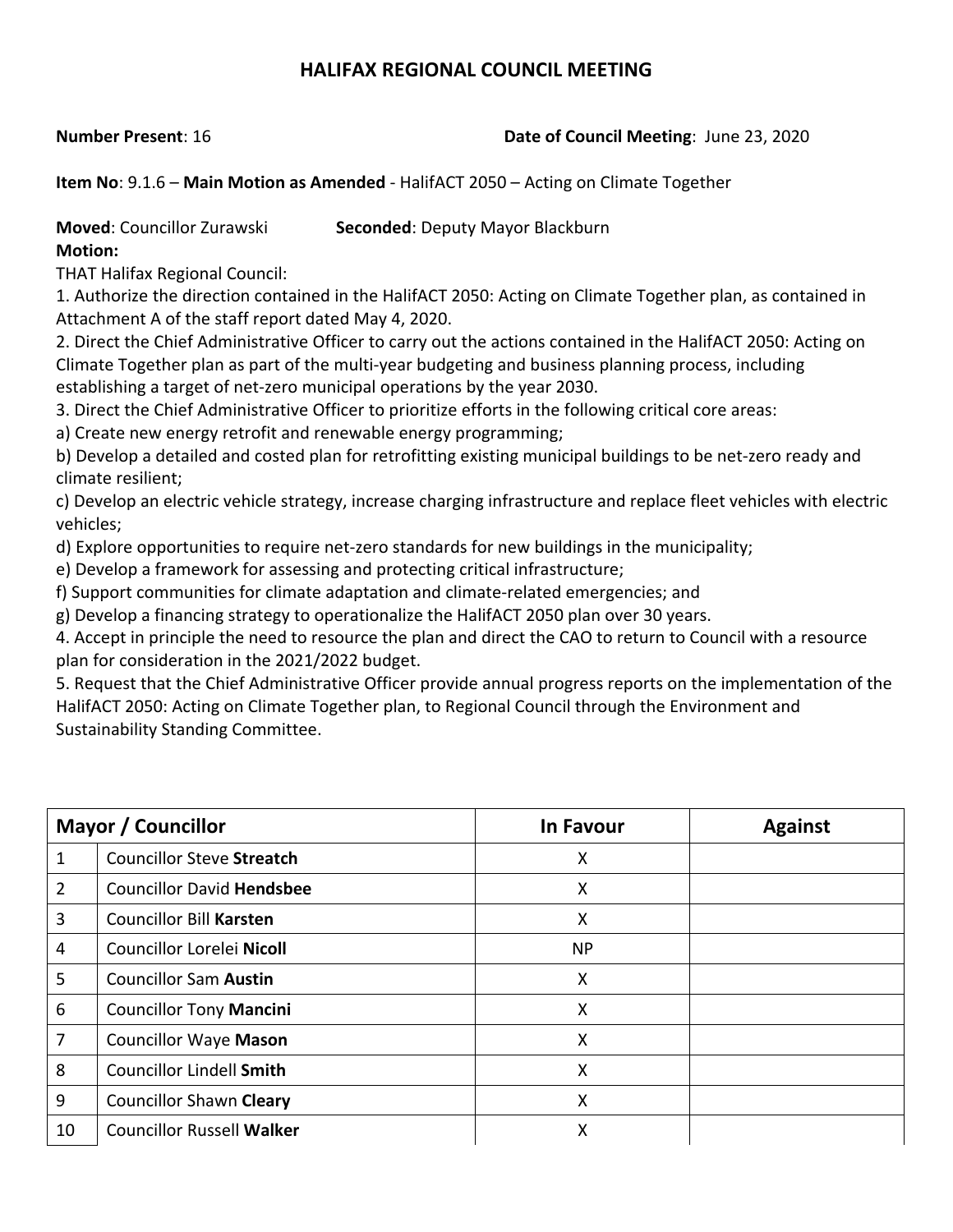| 11 | Councillor Stephen D. Adams        | X         |                |
|----|------------------------------------|-----------|----------------|
| 12 | <b>Councillor Richard Zurawski</b> | X         |                |
| 13 | <b>Councillor Matt Whitman</b>     | X         |                |
| 14 | Deputy Mayor Lisa Blackburn        | X         |                |
| 15 | <b>Councillor Paul Russell</b>     | X         |                |
| 16 | <b>Councillor Tim Outhit</b>       | X         |                |
| 17 | Mayor Mike Savage                  | X         |                |
|    | <b>Total</b>                       | 16        |                |
|    |                                    | In Favour | <b>Against</b> |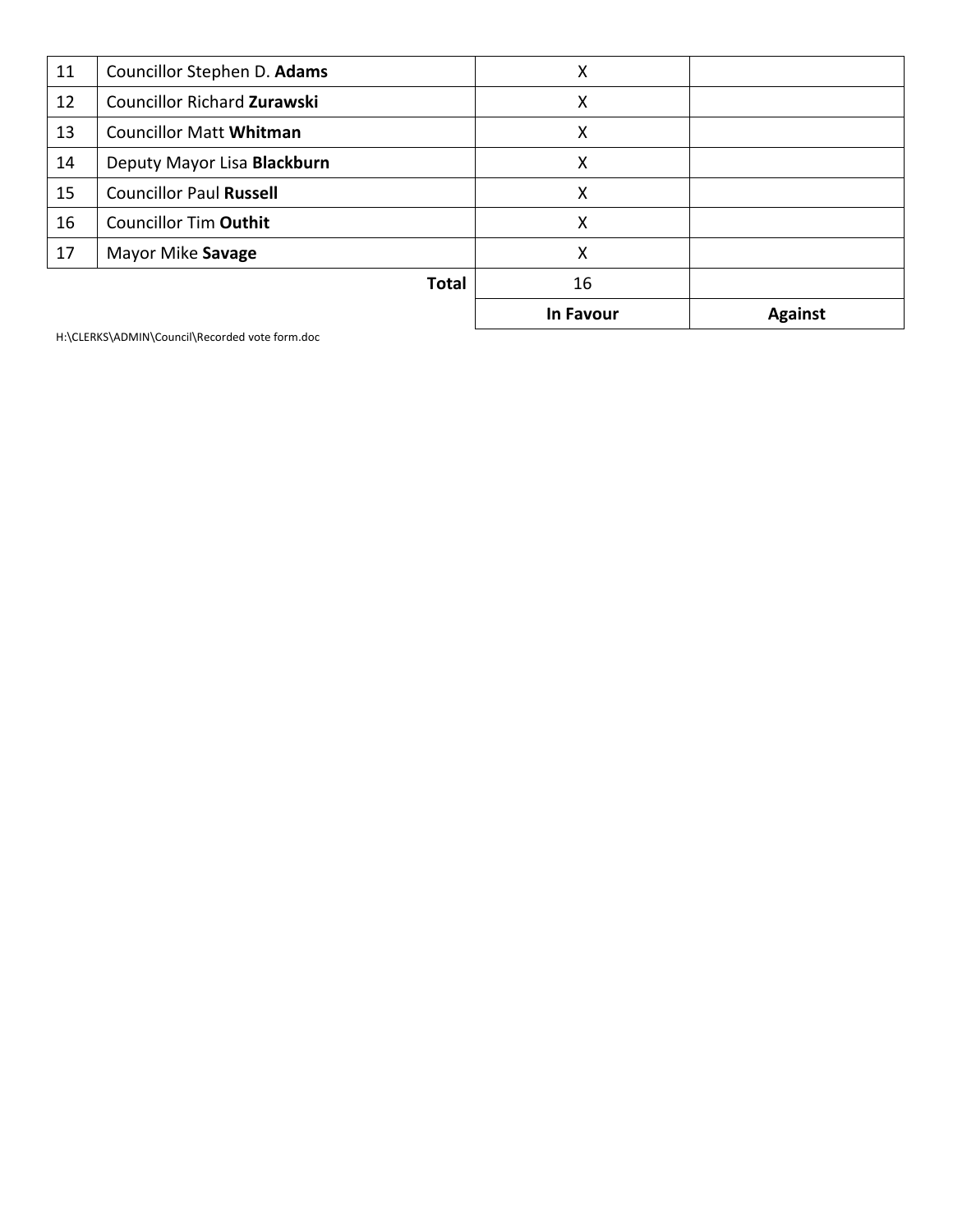**Number Present**: 17 **Date of Council Meeting**: June 23, 2020

**Item No**: 9.1.7 – Award – Tender 20-153 Wharf and Pier Repairs

**Moved**: Councillor Mason **Seconded**: Councillor Austin

|                | Mayor / Councillor                 | <b>In Favour</b>          | <b>Against</b> |
|----------------|------------------------------------|---------------------------|----------------|
| $\mathbf{1}$   | <b>Councillor Steve Streatch</b>   | X                         |                |
| $\overline{2}$ | <b>Councillor David Hendsbee</b>   | X                         |                |
| 3              | <b>Councillor Bill Karsten</b>     | X                         |                |
| 4              | Councillor Lorelei Nicoll          | $\boldsymbol{\mathsf{X}}$ |                |
| 5              | <b>Councillor Sam Austin</b>       | $\boldsymbol{\mathsf{X}}$ |                |
| 6              | <b>Councillor Tony Mancini</b>     | X                         |                |
| 7              | <b>Councillor Waye Mason</b>       | X                         |                |
| 8              | <b>Councillor Lindell Smith</b>    | X                         |                |
| 9              | <b>Councillor Shawn Cleary</b>     | $\boldsymbol{\mathsf{X}}$ |                |
| 10             | <b>Councillor Russell Walker</b>   | $\boldsymbol{\mathsf{X}}$ |                |
| 11             | Councillor Stephen D. Adams        | $\mathsf{X}$              |                |
| 12             | <b>Councillor Richard Zurawski</b> | X                         |                |
| 13             | <b>Councillor Matt Whitman</b>     |                           | X              |
| 14             | Deputy Mayor Lisa Blackburn        | $\boldsymbol{\mathsf{X}}$ |                |
| 15             | <b>Councillor Paul Russell</b>     | $\boldsymbol{\mathsf{X}}$ |                |
| 16             | <b>Councillor Tim Outhit</b>       | X                         |                |
| 17             | Mayor Mike Savage                  | X                         |                |
|                | <b>Total</b>                       | 16                        | $\mathbf{1}$   |
|                |                                    | <b>In Favour</b>          | <b>Against</b> |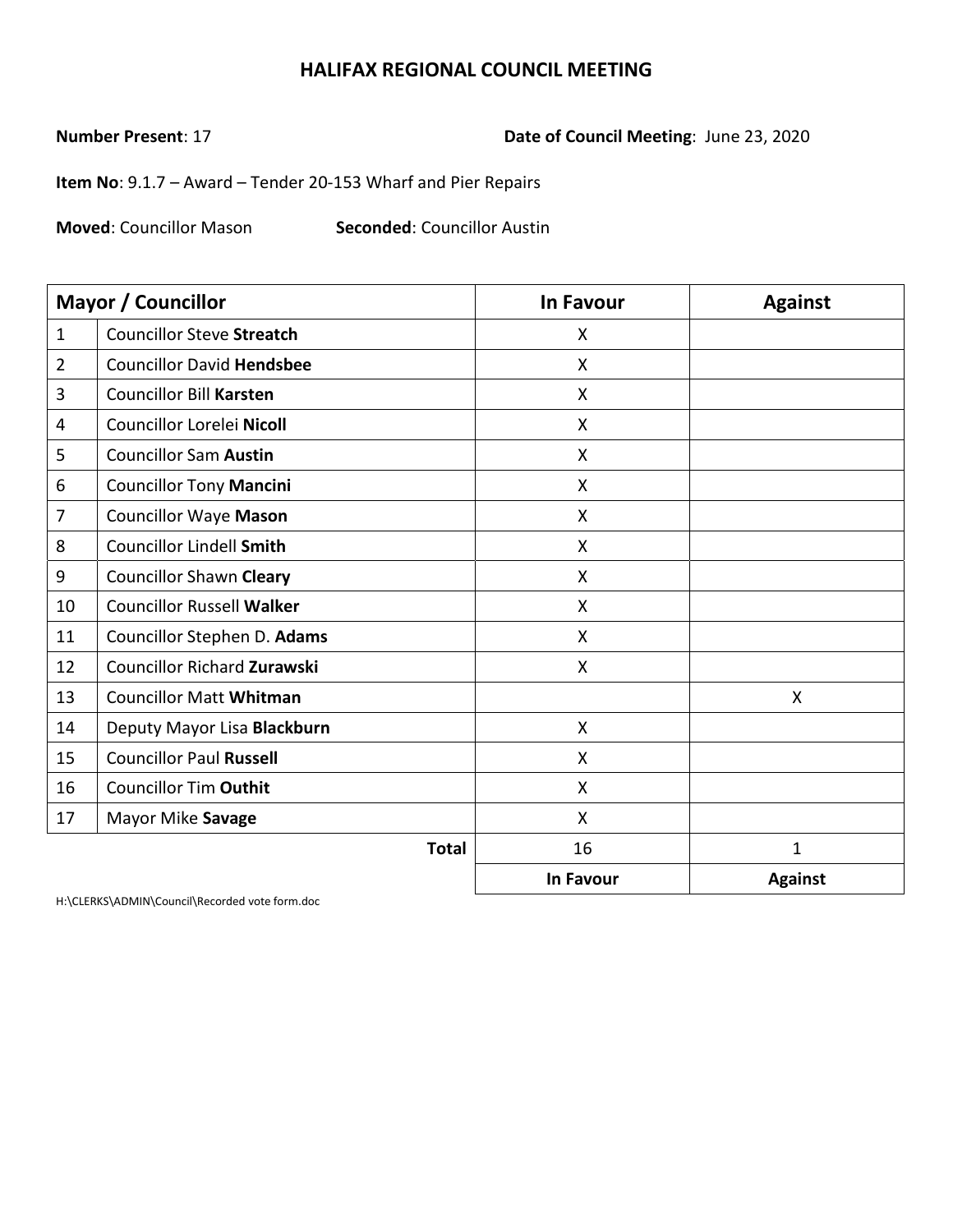#### **Number Present**: 16 **Date of Council Meeting**: June 23, 2020

**Item No**: 10.1 – Motion – Councillor Outhit - Request a Staff Report that Identifies Land Use Options for HRM Owned Lands off Shore Drive in Bedford (a portion of PID 40918161)

**Moved**: Councillor Cleary **Seconded**: Councillor Outhit

|                | <b>Mayor / Councillor</b>          | <b>In Favour</b> | <b>Against</b> |
|----------------|------------------------------------|------------------|----------------|
| $\mathbf{1}$   | <b>Councillor Steve Streatch</b>   | X                |                |
| $\overline{2}$ | <b>Councillor David Hendsbee</b>   | X                |                |
| 3              | <b>Councillor Bill Karsten</b>     | X                |                |
| 4              | Councillor Lorelei Nicoll          | <b>NP</b>        |                |
| 5              | <b>Councillor Sam Austin</b>       | X                |                |
| 6              | <b>Councillor Tony Mancini</b>     | X                |                |
| $\overline{7}$ | <b>Councillor Waye Mason</b>       | X                |                |
| 8              | <b>Councillor Lindell Smith</b>    | X                |                |
| 9              | <b>Councillor Shawn Cleary</b>     | X                |                |
| 10             | <b>Councillor Russell Walker</b>   | X                |                |
| 11             | Councillor Stephen D. Adams        | X                |                |
| 12             | <b>Councillor Richard Zurawski</b> | X                |                |
| 13             | <b>Councillor Matt Whitman</b>     | X                |                |
| 14             | Deputy Mayor Lisa Blackburn        | X                |                |
| 15             | <b>Councillor Paul Russell</b>     | X                |                |
| 16             | <b>Councillor Tim Outhit</b>       | X                |                |
| 17             | Mayor Mike Savage                  | X                |                |
|                | <b>Total</b>                       | 16               |                |
|                |                                    | In Favour        | <b>Against</b> |